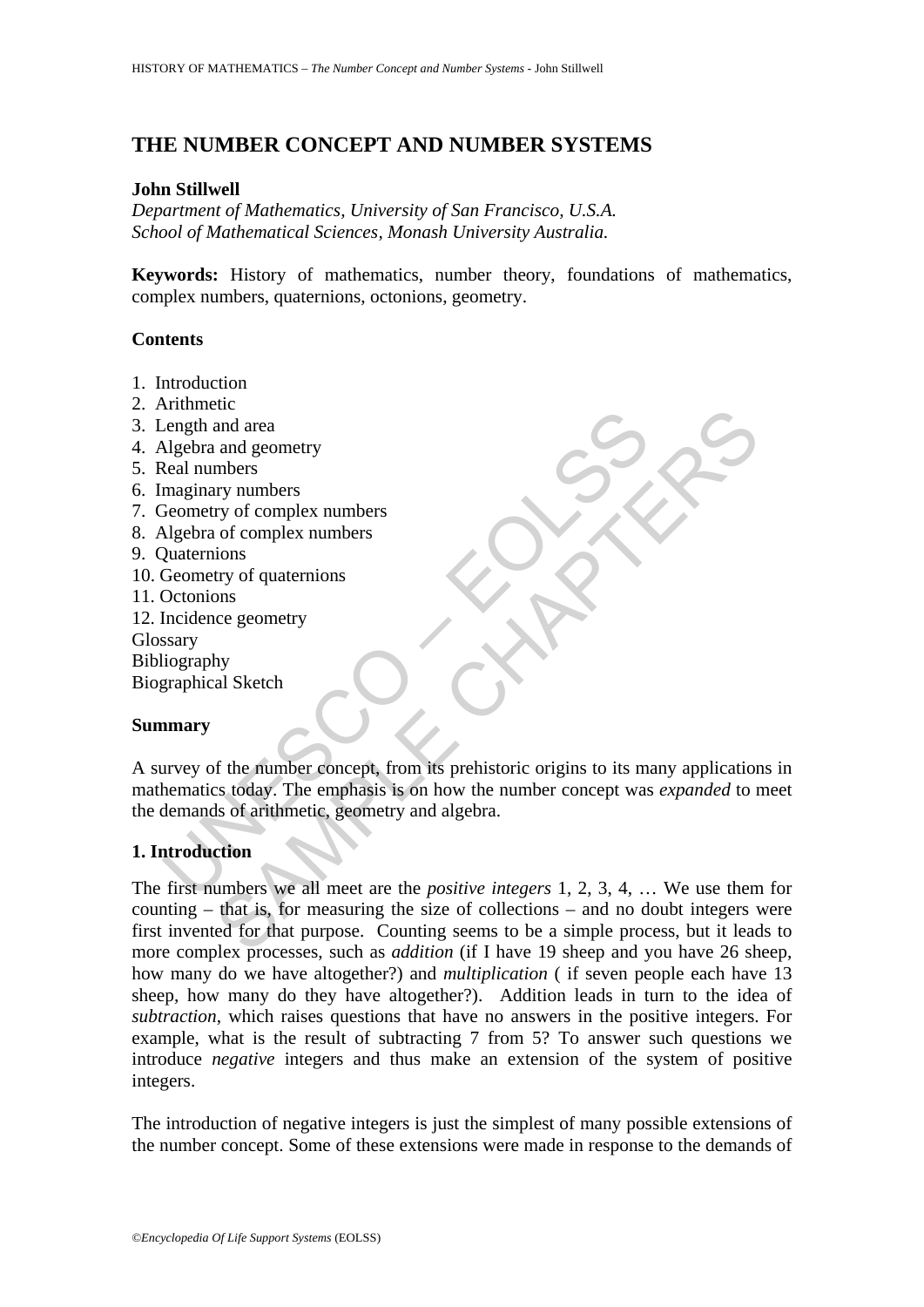arithmetic (What is 5 minus 7? What is 5 divided by 7?). Others are responses to the demands of geometry to measure lengths, areas, and volumes. Measuring is quite a different problem from counting, because the range of answers is *continuous* rather than *discrete*. A person can own 6 or 7 sheep, but no number in between, whereas the length of a stick can be 1 metre, 2 metres, or any number in between. So what *are* the numbers between 1 and 2?

Filling the number gap between 1 and 2 amounts to bridging the conceptual gap between discrete and continuous, or between counting and measuring. It is the most profound problem in developing a comprehensive concept of number. Other problems arise along the way, but the problem of continuity stretches through most of the history of mathematics, and continues to affect the subject from top to bottom today. Our story will therefore be dominated by the search for continuity, though that is not our only theme.

The second theme is the search for *arithmetic*, that is, for systems of objects we can add, subtract, multiply and divide, subject to the usual rules of calculation. This of course forces us to decide what *are* the usual rules, and leads to the discovery that systems satisfying with "usual" rules are surprisingly rare.

## **2. Arithmetic**

me.<br>
second theme is the search for *arithmetic*, that is, for systems of cract, multiply and divide, subject to the usual rules of calculations as us to decide what *are* the usual rules, and leads to the discosity of th The set of the search for *arithmetic*, that is, for systems of objects we can<br>ultiply and divide, subject to the usual rules of calculation. This of co<br>o decide what *are* the usual rules, and leads to the discovery that Since positive integers arise from counting, we can *define* them as the objects obtained by starting with 1 and repeatedly adding 1. The process of adding 1, called the *successor* operation, is not only the genesis of numbers, but of all facts about numbers. To prove a fact about all positive integers it suffices to prove that:

- a. The fact is true for 1
- b. If the fact is true for any positive integer *n* then it is true for  $n+1$ .

This method of reasoning is *proof by induction*, and it is the basis for all proofs in number theory, as was first pointed out in 1888 by the German mathematician Richard Dedekind in his book *Was sind und was sollen die Zahlen?* (roughly, *What are numbers and what are they for?*) .

Alongside proof by induction we have *definition by induction*, an idea that goes back to Dedekind's compatriot Hermann Grassmann (in a textbook of arithmetic intended for high school students!) in 1861. Grassmann observed that a function *f* is defined for all positive integers as soon as:

- a. The value  $f(n)$  is defined for  $n=1$  (or  $n=0$ , if that is a better starting point).
- b. The value  $f(n+1)$  is defined in terms of  $f(n)$ .

For example, the *sum function*  $m+n$  is defined for all positive integers (and zero) by defining  $m+0$ , then each of the values  $m+0$ ,  $m+1$ ,  $m+2$ , ... in terms of the one before:

- a.  $m+0 = m$ , for all numbers *m*.
- b.  $m+(n+1)$  = successor of  $m+n = (m+n)+1$ .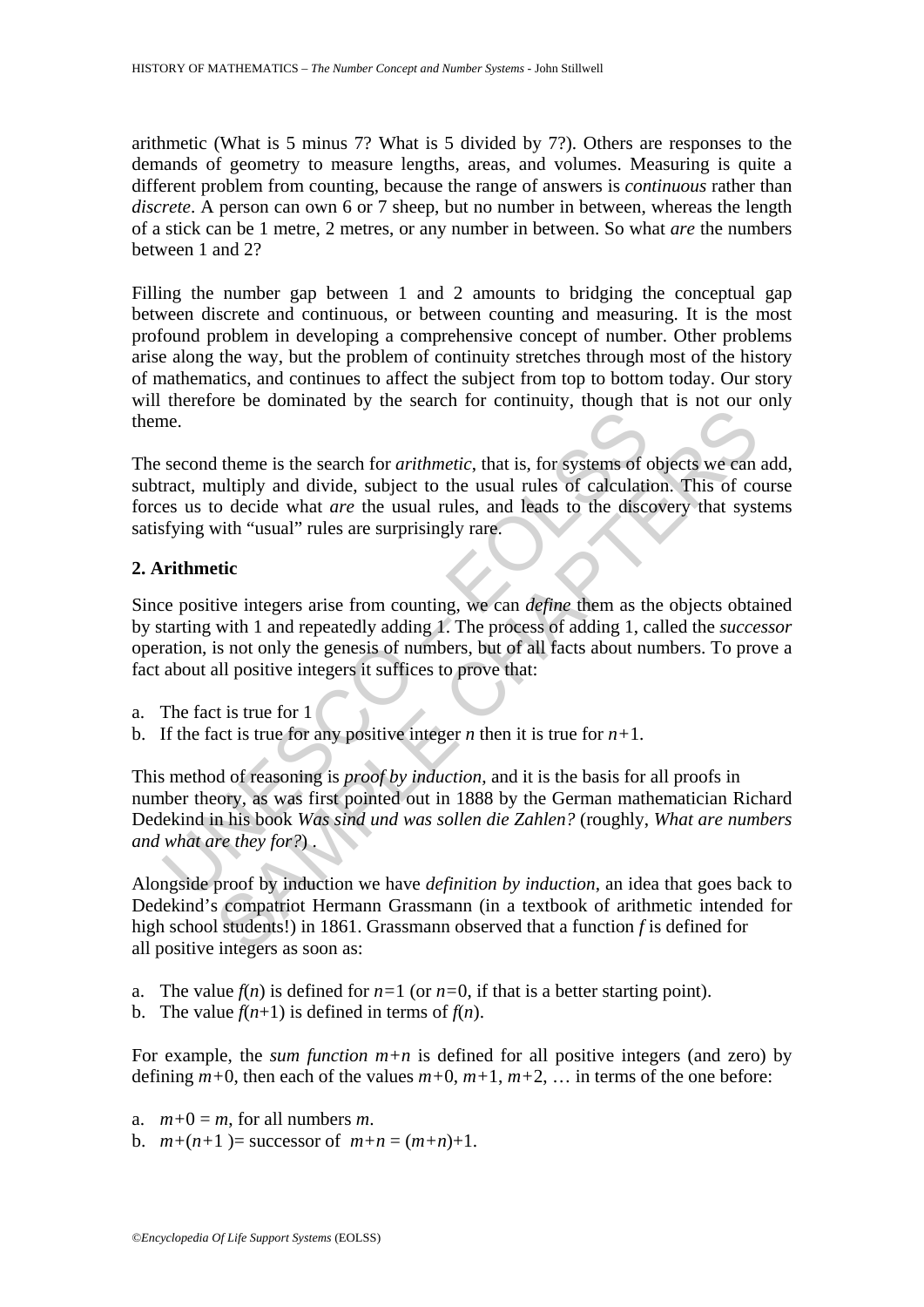Then the *product function mn* is defined, with the help of sum, by successively defining *m·*0, *m·*1, *m·*2, … as follows.

a.  $m \cdot 0 = 0$ . b.  $m(n+1) = mn+m$ .

Grassmann then went on to pave the way for Dedekind by *proving* (by induction) the basic rules of arithmetic:

 $a+b = b+a$ ,  $ab = ba$ .  $a+(b+c) = (a+b)+c, a(bc) = (ab)c,$  $a+0 = a$ ,  $a \cdot 1 = a$ ,  $a(b+c) = ab+ac$ .

by no one before Grassmann had thought it helpful to particle. and the mind boggles at the thought of teaching such pertrheless, Grassmann was onto something important: *the rules* intertive integers have a common origin The momentum and thought it helpful to prove the rule and the mind boggles at the thought of teaching such proofs to child ss, Grassmann was onto something important: *the rules of arithmetitegers have a common origin in* Probably no one before Grassmann had thought it helpful to prove the rules of arithmetic, and the mind boggles at the thought of teaching such proofs to children. Nevertheless, Grassmann was onto something important: *the rules of arithmetic for positive integers have a common origin in the nature of counting.* This simple foundation also serves for subsequent extensions of the number concept, to which we will soon turn.

But first I want to point out that sum and product of positive integers are already very sophisticated operations*.* In fact, they are the source of some of the hardest problems in mathematics. To see how this comes about, let us recall the concepts of *divisibility* and *prime numbers*, both of which stem from the concept of product for positive integers. If *a, b, c* are positive integers and

 $a = bc$ 

then we say that *a* is *divisible* by *b*, or that *b divides a*, or that *a* is a *multiple* of *b*. For example, the number 30 is divisible by 1, 2, 3, 5, 6, 10, 15, and 30. On the other hand, the number 31 is divisible only by 1 and 31. A positive integer greater than 1, and divisible only by itself and 1, is called a *prime* number. Thus the first 25 prime numbers are

2, 3, 5, 7, 11, 13, 17, 19, 23, 29, 31, 37, 41, 43, 47, 53, 59, 61, 67, 71, 73, 79, 83, 89, 97.

It is hard to see any pattern in this sequence. Indeed the prime numbers are defined by their *avoidance* of simple patterns; they avoid the multiples of 2 (after 2 itself), they avoid the multiples of 3 (after 3 itself), and so on. Because of this lack of pattern, it is not even clear whether the sequence of prime numbers continues forever, though in fact it does, as Euclid proved in his *Elements* around 300 BCE. An even harder question is whether there are infinitely many pairs of primes (called *twin primes*) that differ by 2. One can see several such pairs in the list above, for example 5, 7 and 29, 31 and 71, 73, but it is not known whether such pairs keep appearing forever.

Now the concept of prime number is defined in terms of divisibility, and hence in terms of the product operation. For the concept of twin prime we need the idea of adding 2,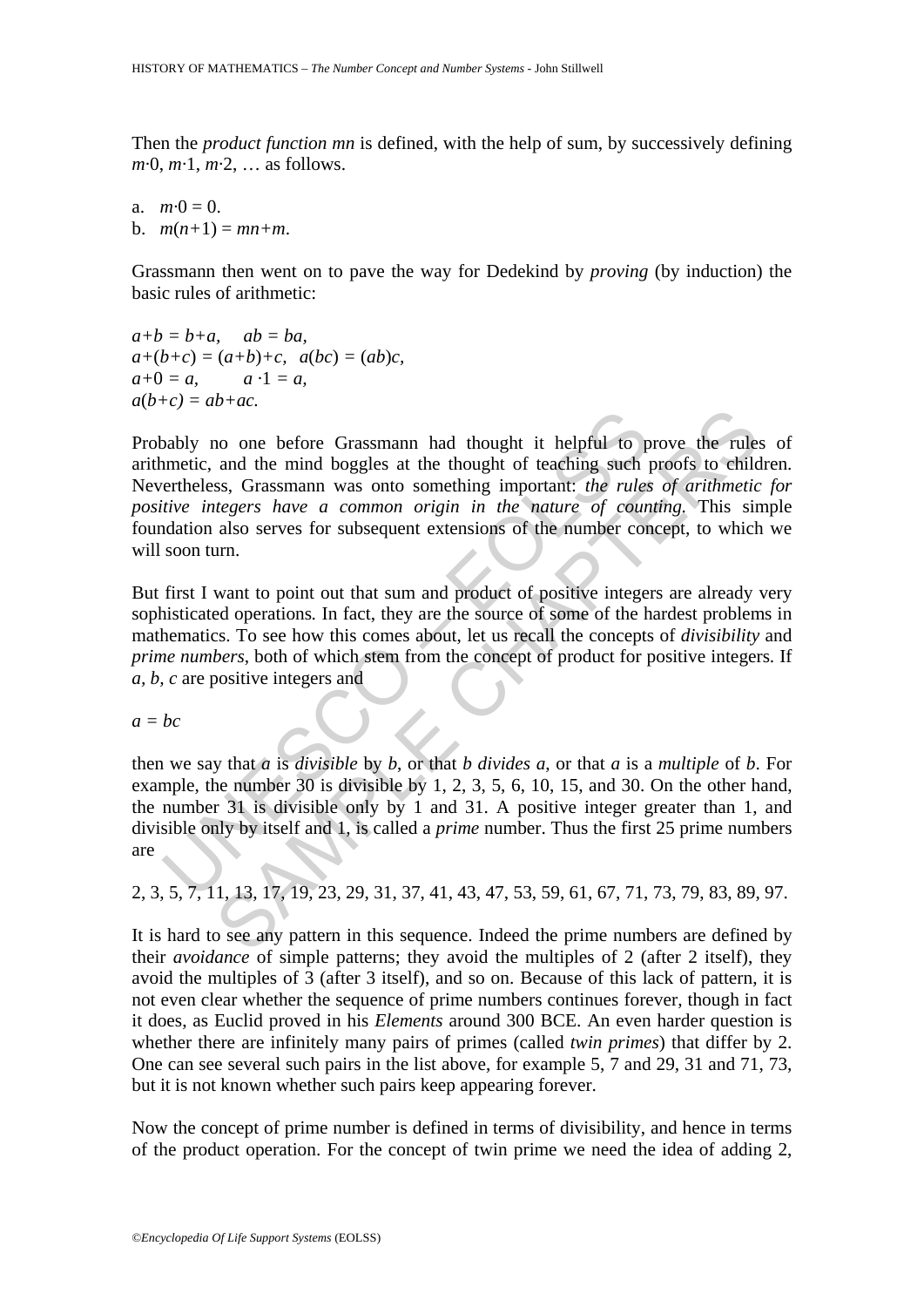and hence the sum operation. Thus the question whether there are infinitely many twin primes is a question about sums and products of positive integers. In fact, there is an inexhaustible supply of hard questions about sums and products, but I think the twin primes question illustrates the point well enough: arithmetic is not trivial!

It is, however, possible to make arithmetic a little easier to manage by extending the concept of integer to include *negative* integers and *zero*. We can then solve any equation of the form

*x+a = b* 

for *x* when *a* and *b* are any integer, namely  $x = b - a$ . If, say,  $b = 1$  and  $a = 5$  then

 $x = 1 - 5 = -4$ .

The negative integer −4 is the reverse or *inverse* of 4 in the sense that

 $4 + (-4) = 0$ ,

and in general every positive integer *m* has an inverse  $-m$  such that  $m + (-m) = 0$ . The negative integers and zero "complete" the positive integers with respect to the *subtraction* operation, because *m* − *n* is an integer for any positive integers *m* and *n*.

 $1-5 = -4$ .<br>
negative integer -4 is the reverse or *inverse* of 4 in the sense that<br>  $(-4) = 0$ ,<br>
in general every positive integer *m* has an inverse -*m* such that *m*<br>
negative integers and zero "complete" the positive int Of course, these new integers do not arise from counting the number of objects in a collection, as the positive integers did, but they have other everyday uses. In cold countries one needs negative numbers to measure temperature relative to freezing point, and in all countries there are people with a negative bank balance.

There is a further extension of the integers that completes them with respect to division. For each nonzero integer *a* we introduce the *reciprocal* or *multiplicative inverse* of *a*, 1/*a*. The reciprocal enables us to solve any equation of the form

$$
ax = b,
$$

 $= -4$ .<br>
we integer  $-4$  is the reverse or *inverse* of 4 in the sense that<br>
0,<br>
0,<br>
cral every positive integer *m* has an inverse  $-m$  such that  $m + (-m) = 0$ .<br>
we integers and zero "complete" the positive integers with resp where *a* and *b* are integers and *a* is nonzero. The solution  $x = b(1/a) = b/a$  is called a *rational* number because it is a *ratio* of integers. The system of rational numbers is ideal for arithmetic because it is closed under the operations of addition, subtraction, multiplication, and division (by nonzero numbers). Along with the calculation rules for positive and zero integers listed above, it satisfies the following rules for inverses:

$$
a + (-a) = 0
$$
,  $a(1/a) = 1$ .

In some sense, mathematicians have been aware of the rational numbers and their rules of calculation since ancient times, but the concept of a *system* of numbers and its rules did not emerge until the  $19<sup>th</sup>$  century. Until this time, there was no dispute about the rules (though there was some dispute about the existence of negative numbers), and hence no need to discuss rules in general, because different concepts of "addition" and (especially) "multiplication" had not yet come to light. Also, until the  $19<sup>th</sup>$  century,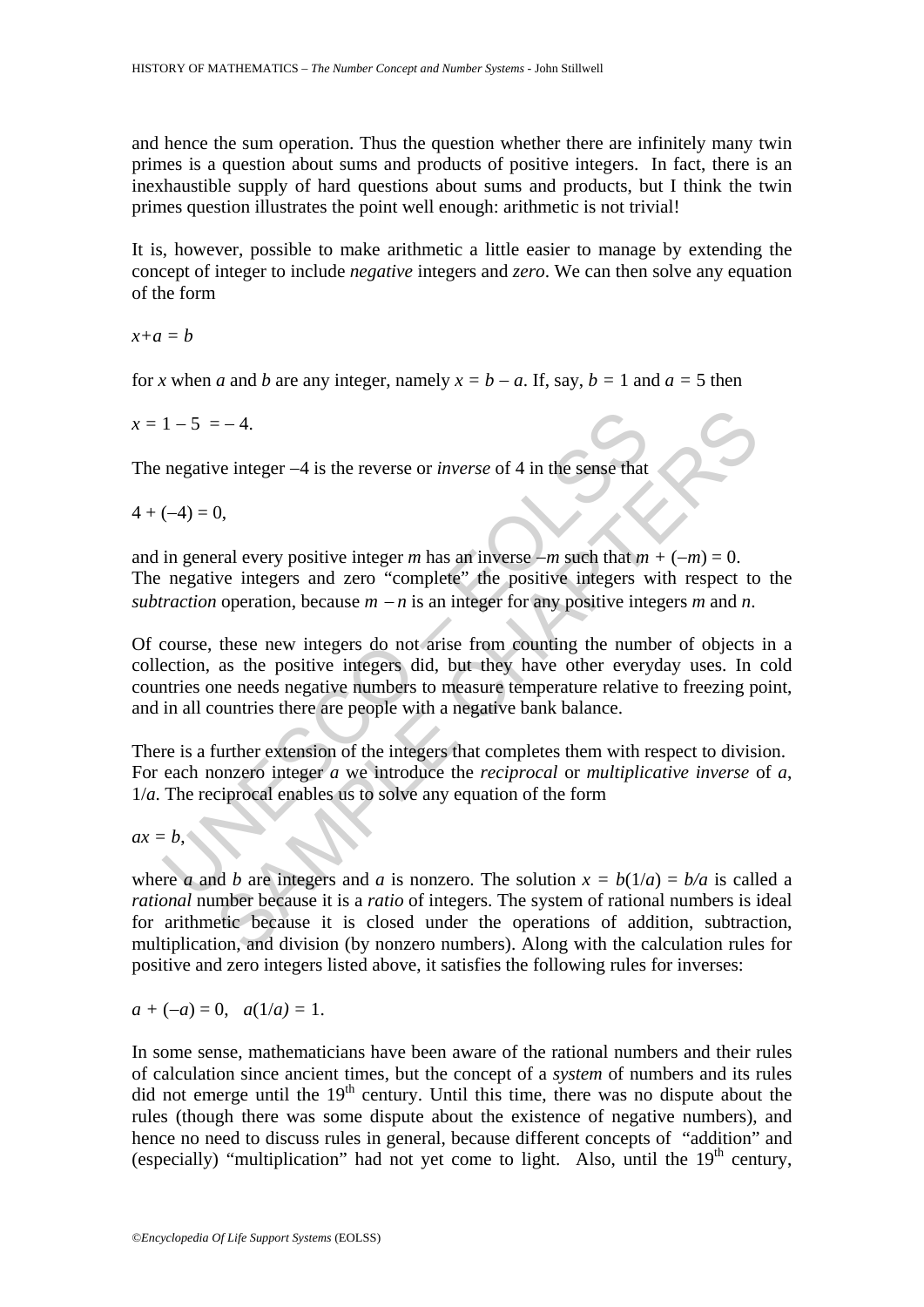questions about the nature of numbers were overshadowed by questions from geometry: what are length, area, and volume, and can these quantities be regarded as numbers?

This explains the surprisingly late realization (by Grassmann and Dedekind) that the rules of arithmetic have their logical basis in the inductive nature of the positive integers, that is, in counting. Before the  $19<sup>th</sup>$  century, all branches of mathematics were dominated by geometry, and one did not expect counting to be a basis for serious mathematics. In the next section, we discuss how geometry became dominant.

## **3. Length and area**

The first bridge between numbers and geometry is the Pythagorean theorem – but it is a slippery bridge that the Pythagoreans were reluctant to cross. As all readers will recall from school, the Pythagorean theorem states that *the sum of the squares on the two sides of a right-angled triangle equals the square on the hypotenuse*. The theorem is illustrated by Figure 1.





It is also expressed by the equation

$$
a^2+b^2=c^2,
$$

where  $a^2$ , or "*a* squared," denotes the square on side *a*,  $b^2$  denotes the square on side *b*, and  $c^2$  denotes the square on the hypotenuse, *c*. However, we also interpret "*a* squared'' as "*a* times *a*," because we compute the area of a square (or indeed, any rectangle) by multiplying the lengths of its perpendicular sides. For reasons that will soon become apparent, the Pythagoreans did not think this way. For them, a "square'' was just a square.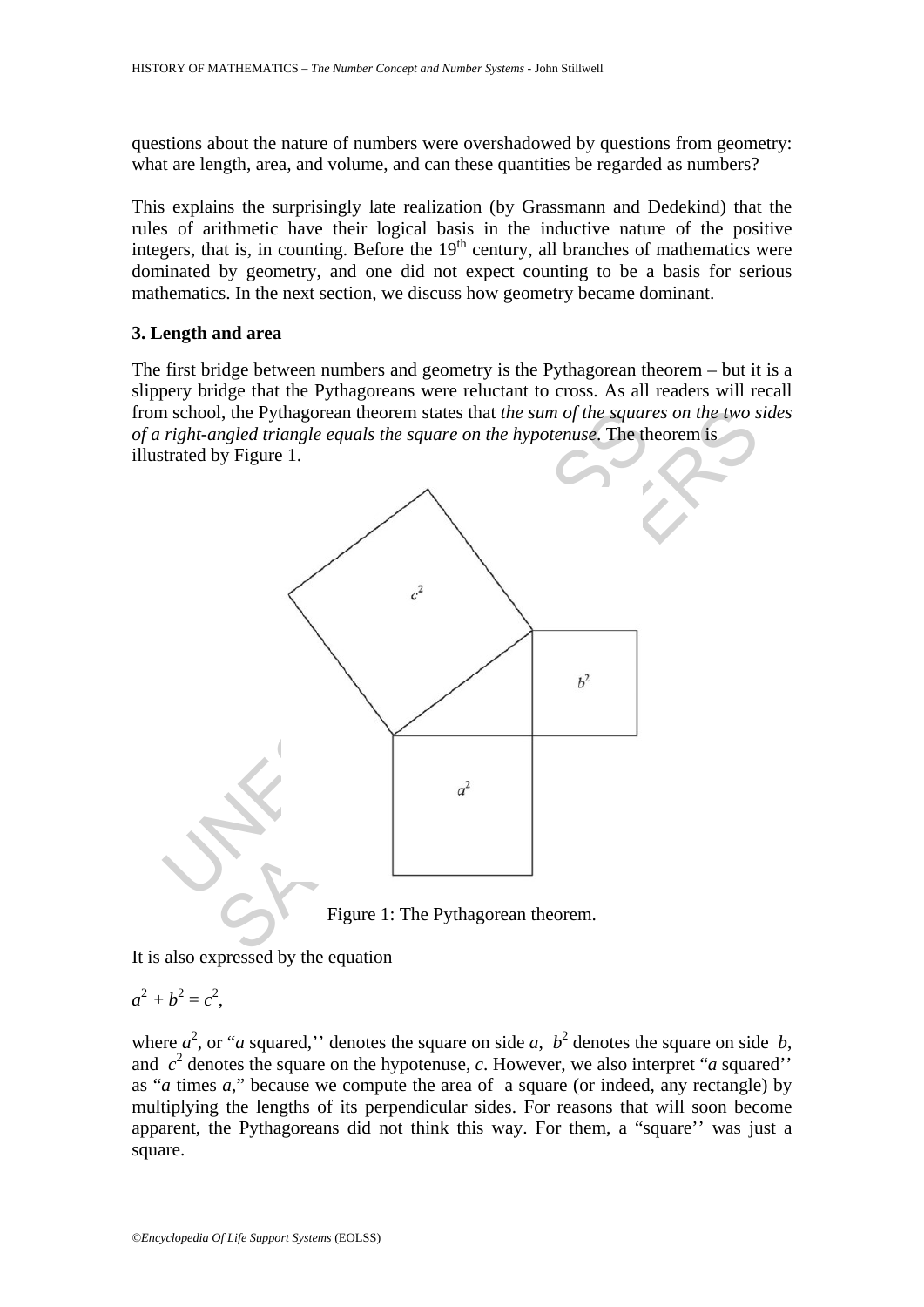The Pythagorean theorem was discovered in several ancient cultures – in particular, in Mesopotamia, China, and India – and in some cases a long time before the Pythagoreans, who lived around 500 BCE. However, it was the Pythagoreans or their Greek successors who discovered the most remarkable consequence of the theorem: the existence of *irrational lengths*, such as  $\sqrt{2}$ .

The simplest right-angled triangle, with perpendicular sides of length 1, has squares of unit area on these sides, and hence a square of area  $1 + 1 = 2$  on its hypotenuse. The length of the hypotenuse is therefore  $\sqrt{2}$ , because  $\sqrt{2}$  is the side of a square of area 2, by definition. Thus very simple geometry demands the existence of the length  $\sqrt{2}$ . However,  $\sqrt{2}$  *cannot be expressed as a ratio of positive integers, m/n, since this* assumption leads to a contradiction.

We do not know exactly when this contradiction was discovered, but it was common knowledge by the time of Aristotle, around 350 BCE. In his *Prior Analytics*, Aristotle feels it necessary only to mention that irrationality of  $\sqrt{2}$  follows from consideration of even and odd numbers. Presumably, the assumption  $\sqrt{2} = m/n$  was known to contradict some simple facts, such as these:

- The square of an odd number is odd.
- Therefore, an even square is the square of an even number.
- If  $\sqrt{2} = m/n$ , then  $n^2 = 2m^2$  is even, hence *n* is even, say  $n = 2k$ .
- Then  $2m^2 = n^2 = 4k^2$ , so  $m^2 = 2k^2$ , hence *m* is also even.
- But we can take the fraction *m/n* in lowest terms, with *m* and *n not* both even.

do not know exactly when this contradiction was discovered, by<br>
wledge by the time of Aristotle, around 350 BCE. In his *Prior i*<br>
s it necessary only to mention that irrationality of  $\sqrt{2}$  follows fro<br>
1 and odd numb know exactly when this contradiction was discovered, but it was com<br>by the time of Aristotle, around 350 BCE. In his *Prior Analytics*, Aris<br>essary only to mention that irrationality of  $\sqrt{2}$  follows from consideratio<br>d But if  $\sqrt{2}$  is not a rational number, what is it? The Greek view was that  $\sqrt{2}$  is a length but *not* a number, and that lengths do not even "behave" like numbers. In particular, the Greeks viewed the product of two lengths *a* and *b* not as a length, but as a rectangle with perpendicular sides *a* and *b*. Thus "√2 squared" was literally a square with sides of length  $\sqrt{2}$ , not a line of length 2. And " $\sqrt{2}$  cubed" was, you guessed it, literally a cube with sides of length  $\sqrt{2}$ .

This is magnificently visual, but it is not arithmetic. Trying to decide when two products are equal is a headache – in what sense does the rectangle with sides  $\sqrt{2}$  and  $\sqrt{3}$  "equal" the rectangle with sides 1 and√6? – and the product of four or more lengths has no meaning at all, because we cannot visualize more than three dimensions. However, these are disadvantages only with hindsight.

The Greeks were able to develop a vast amount of geometry without a proper arithmetic of lengths, so they never missed it. For example, they succeeded in defining equality of rectangles by "cutting and pasting": rectangles are equal if it is possible to cut one of them into pieces that can be reassembled to form the other.

In this sense the rectangle with sides  $\sqrt{2}$  and  $\sqrt{3}$  *is* equal to the rectangle with sides 1 and √6. It was only after arithmetic itself became more sophisticated, in the form of *algebra*, that it became possible to gain geometric advantages from arithmetic of lengths.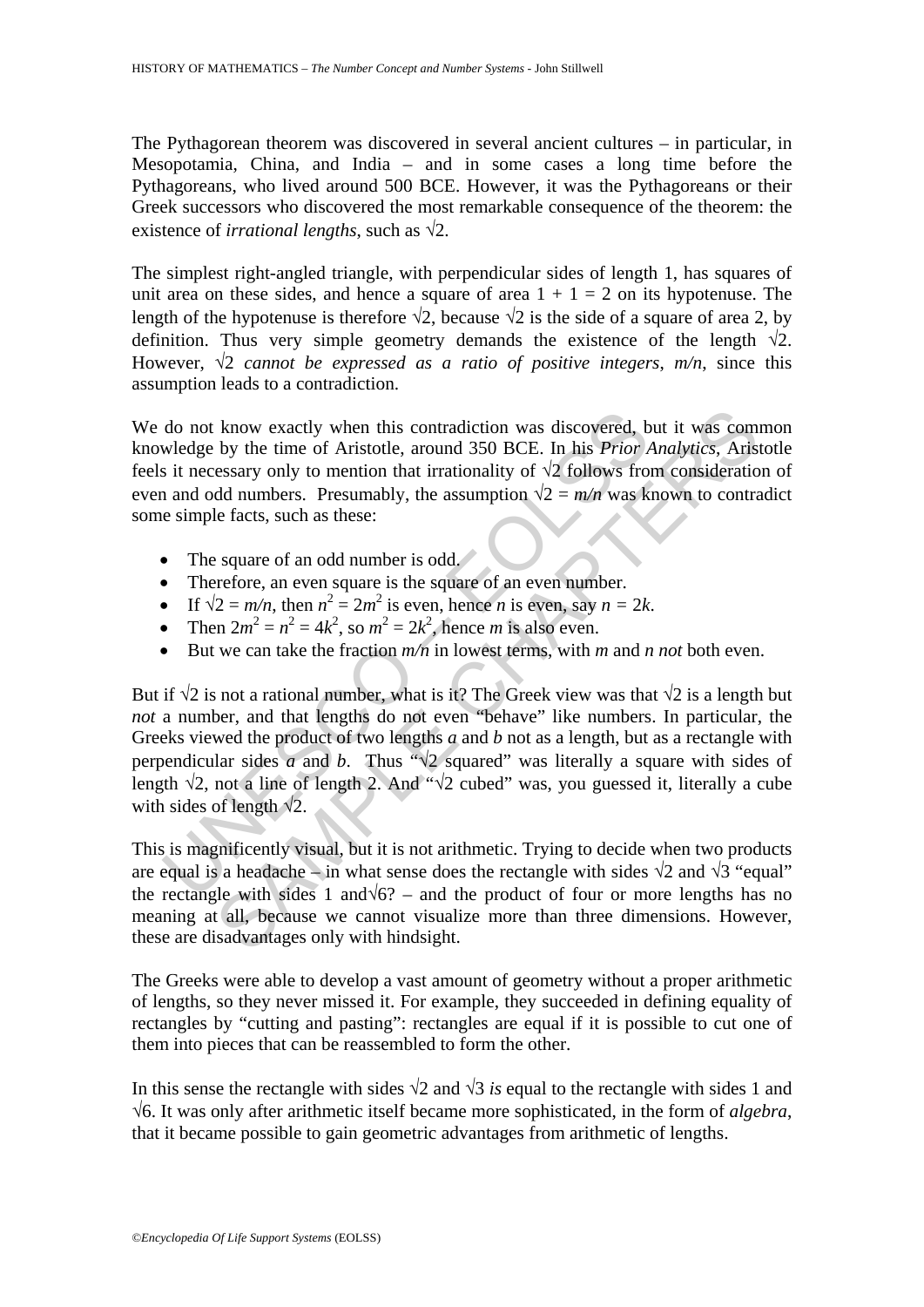- -
- -
- TO ACCESS ALL THE **28 PAGES** OF THIS CHAPTER, Visit[: http://www.eolss.net/Eolss-sampleAllChapter.aspx](https://www.eolss.net/ebooklib/sc_cart.aspx?File=E6-132-29)

### **Bibliography**

Dedekind, R. (1963). *Essays on the Theory of Numbers*, Dover. [Two essays by Dedekind: one from 1872, on the nature of irrational numbers as cuts in the rational numbers; the other from 1888, on the role of counting and induction in the arithmetic of positive integers].

Descartes, R. (1954). *The Geometry of René Descartes*, Dover. [A facsimile of the 1637 edition of Descartes' *La Geométrie*, together with an English translation and notes by David Eugene Smith].

unting and induction in the arithmetic of positive integers].<br>
rartes, R. (1954). The Geometry of René Descartes, Dover. [A facsimile o<br>
rartes' La Geometric, together with an English translation and notes by David B<br>
hhan nd induction in the arithmetic of positive integers].<br>
(1954). The Geometry of René Descartes, Dover. [A facsimile of the 1637 editital Geométrie, together with an English translation and notes by David Eugene Smith].<br>
200 Diophantus (2003). *Diophantus of Alexandria* (edited by Sir Thomas Heath) Martino Publishing (reprint of 1910 Cambridge University Press edition). [A translation of the first six books Diophantus' *Arithmetica*, together with copious notes by Sir Thomas Heath, documenting the influence of Diophantus on later mathematicians, such as Fermat.]

Ebbinghaus, H.-D, et al (1990). *Numbers*, Springer-Verlag. [A comprehensive modern treatment of real and complex numbers and their generalizations, including quaternions and octonions].

Euclid (1956). *The Thirteen Books of Euclid's Elements* (3 volumes), Dover. [Euclid's geometry and number theory complete, with notes by Sir Thomas Heath. Heath's notes are helpful in interpreting the archaic style of Euclid and relating it to later developments, though they miss the developments that originate with Hilbert].

Hilbert, D. (1971). *The Foundations of Geometry*, Open Court. The 1950 edition is available free from www.gutenberg.org/ebooks/17384. [Hilbert shows the algebraic significance of the Pappus and Desargues theorems, but misses the geometric aspects of quaternions and octonions].

Viète, F. (2006). *The Analytic Art*, Dover. [A translation of Viète's works on algebra, which introduce most of the notation we are familiar with today].

#### **Biographical Sketch**

**John Stillwell** was born in Australia in 1942 and educated at Melbourne High School and the University of Melbourne. He went to the US for graduate studies, obtaining a Ph.D. in mathematics from MIT in 1970. For 30 years he taught mathematics at Monash University in Melbourne, before joining the University of San Francisco in 2002.

During this time he has also held visiting positions at MIT and the University of Cambridge, and has given talks in many countries, including Canada, UK, France, Germany, Denmark, India, Malaysia, and New Zealand.

As a student, his main interest was in mathematical logic, but after his Ph.D. his interests expanded to group theory, topology, geometry, number theory, and the history of mathematics. He is interested in propagating mathematics to a wide audience and has written a number of books and expository papers. His efforts in this direction have included invited addresses at the International Congress of Mathematicians (Zürich 1994) and the Joint Meeting of the American and Australian Mathematical Societies (Melbourne 1999), and have been recognized by the Chauvenet Prize for mathematical exposition (Mathematical Association of America, 2005).

His books include translations of classic works by Dirichlet, Dedekind, Poincaré, and Dehn, and by modern masters such as Serre and Brieskorn. Among his own books, the best-known are *Mathematics and Its History* (2nd edition, Springer 2002), *The Four Pillars of Geometry* (Springer 2005), and *Yearning for the Impossible* (A K Peters 2006).